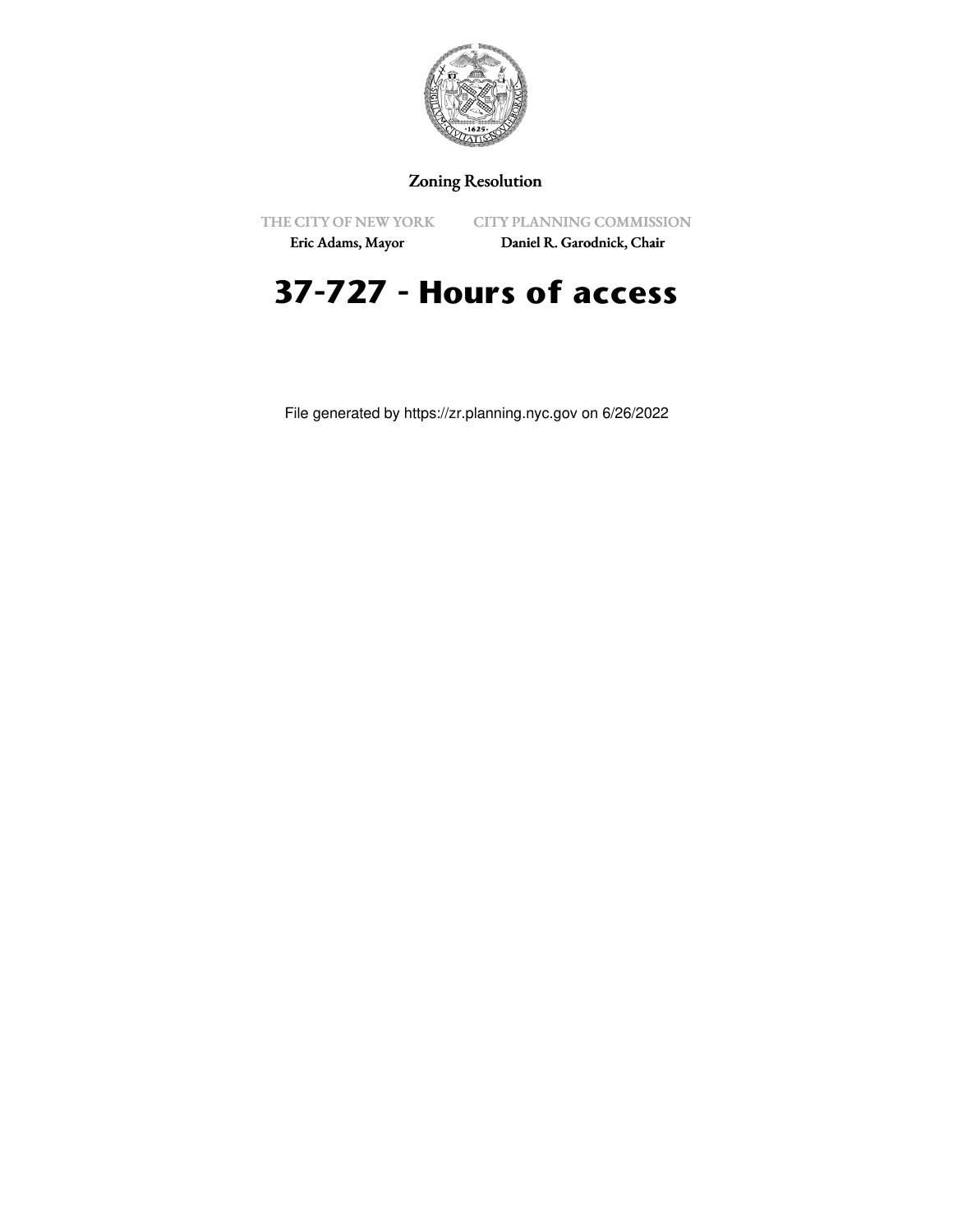## **37-727 - Hours of access**

LAST AMENDED 10/17/2007

All #public plazas# shall be accessible to the public at all times, except where the City Planning Commission has authorized a nighttime closing, pursuant to the provisions of this Section.

In all districts, the City Planning Commission may authorize the closing during certain nighttime hours of an existing or new #publicly accessible open area#, if the Commission finds that:

- (a) such existing #publicly accessible open area# has been open to the public a minimum of one year or there are significant operational or safety issues documented, or for new #public plazas# significant safety issues have been documented and provided as part of the application for authorization of nighttime closing;
- (b) such closing is necessary for public safety within the #publicly accessible open area# and maintenance of the public open areas as documented by the applicant;
- (c) the layout and design of the #publicly accessible open area# will promote public use and free and easy pedestrian circulation throughout the space;
- (d) any approved design element that limits public access, as specified in paragraph (e) of this Section, shall not impede public circulation, visual or physical access within the #publicly accessible open area# or between the #publicly accessible open area# and other public areas during hours of public operation;
- (e) a design element that limits public access shall:
	- (1) be of a design that is integrated with the design of the #publicly accessible open area# in a manner that would promote the attractiveness of the space for public use and enjoyment;
	- (2) not exceed five feet in height;
	- (3) be fully removed from the #publicly accessible open area# during the hours of public access; however, barriers not to exceed 3 feet, 6 inches in height may have posts or supports that remain during the hours of public access provided that such posts or supports do not exceed six inches in width;
	- (4) not involve stanchions or cabinets for barrier storage located with the #publicly accessible open area#, except for stanchions or cabinets located at the edges of the #publicly accessible open area#;
	- (5) not inhibit or diminish access to the #publicly accessible open area# nor impede pedestrian circulation into, through, or along the frontage of the #publicly accessible open area#, and not obstruct access during the hours of public access; and
	- (6) be substantially transparent;
- (f) public access to the #publicly accessible open area# between the hours of 7:00 a.m. and 10:00 p.m. from April 15 to October 31 and from 7:00 a.m. to 8:00 p.m. from November 1 to April 14, or a schedule specified by the Commission, is assured by appropriate legal documents and that an hours of access plaque shall be affixed to the enclosure or barrier which shall indicate the hours of public access to the #publicly accessible open area#, as specified in Section 37-751, paragraph (c). However, if an open air cafe or kiosk is located within the #publicly accessible open area#, such #publicly accessible open area# shall remain open to the public during the hours of operation of the open air cafe or kiosk;
- $(g)$  plans have been submitted that demonstrate that, where appropriate, the #publicly accessible open area# will be